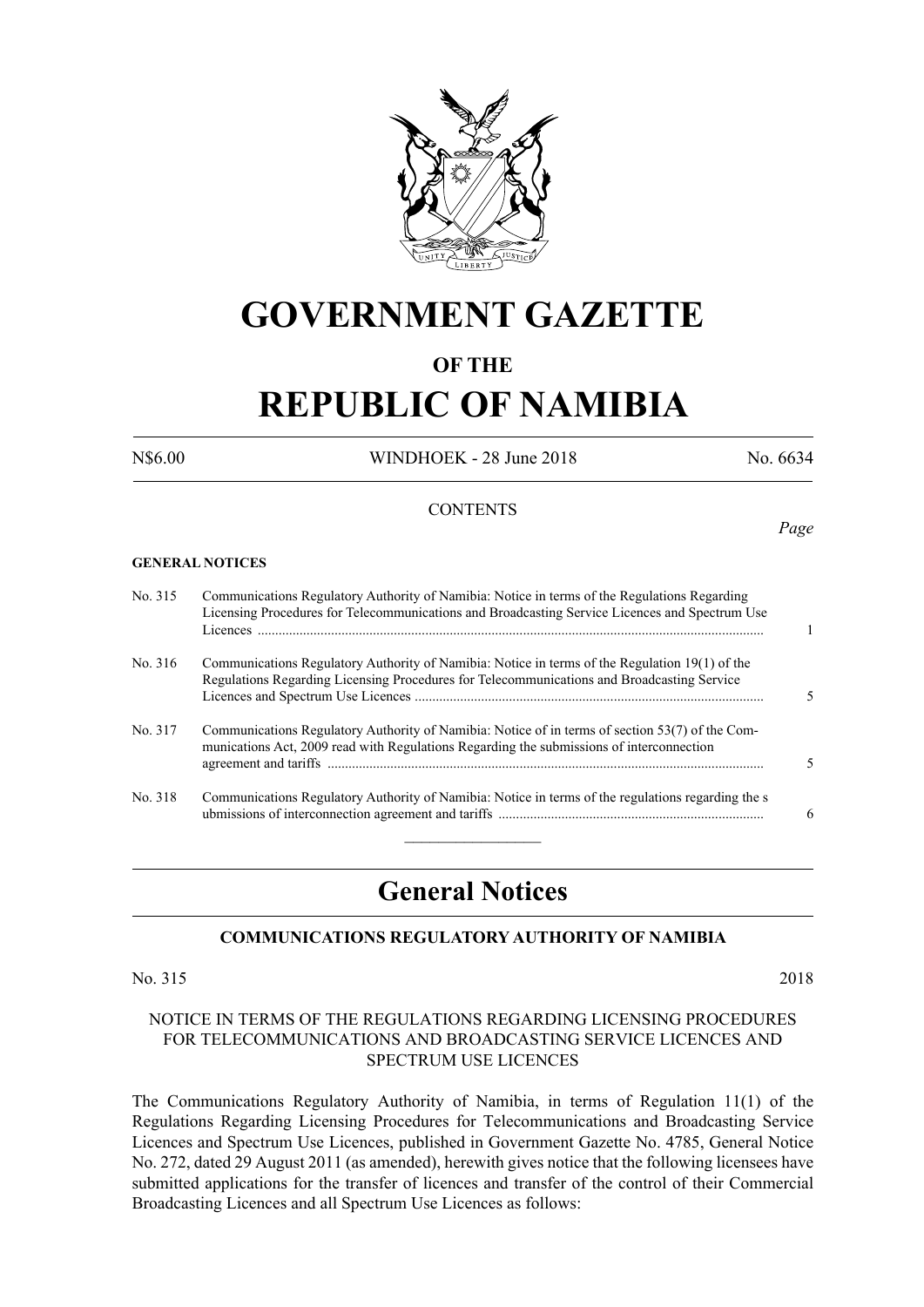# a) Service licence

| Licensee:                                                       | Type of license;                                                                  | Transferor;                                                             | Transferee;                                                                | Percentage<br>of Stock<br>being<br>transferred; | <b>Reasons for the</b><br>proposed trans-<br>fer;                                                                                                     |
|-----------------------------------------------------------------|-----------------------------------------------------------------------------------|-------------------------------------------------------------------------|----------------------------------------------------------------------------|-------------------------------------------------|-------------------------------------------------------------------------------------------------------------------------------------------------------|
| Radio Wave<br>CC                                                | <b>Commercial Broadcasting</b><br>Licence                                         | Gordon<br>Duncan Leslie<br>McGregor<br><b>Robin Patrick</b><br>Thompson | Namibia<br>Future Media<br>Holdings<br>(Pty) Ltd                           | 100%                                            | The proposed<br>transaction would<br>lead to investment<br>in Planet Radio<br>Group to ensure<br>that the group does<br>not have to be<br>liquidated. |
| Radio Kudu<br>(Pty) Ltd                                         | Commercial Broadcasting<br>Licence                                                | Gerrit<br>Koekemoer<br>Norman Kotze                                     | Namibia<br>Future Media<br>Holdings<br>(Pty) Ltd                           | 100%                                            | The proposed<br>transaction would<br>lead to investment<br>in Planet Radio<br>Group to ensure<br>that the group does<br>not have to be<br>liquidated. |
| Omulunga<br>Radio (Pty)<br>Ltd                                  | Commercial Broadcasting<br>Licence                                                | Gerrit<br>Koekemoer<br>Norman Kotze                                     | Namibia<br>Future Media<br>Holdings<br>(Pty) Ltd                           | 100%                                            | The proposed<br>transaction would<br>lead to investment<br>in Planet Radio<br>Group to ensure<br>that the group does<br>not have to be<br>liquidated. |
| Fresh FM<br>(Pty) Ltd                                           | Commercial Broadcasting<br>Licence                                                | Gerrit<br>Koekemoer<br>Norman Kotze                                     | Namibia<br>Future Media<br>Holdings<br>(Pty) Ltd                           | 100%                                            | The proposed<br>transaction would<br>lead to investment<br>in Planet Radio<br>Group to ensure<br>that the group does<br>not have to be<br>liquidated. |
| Carol Ann van<br>der Walt                                       | <b>Commercial Broadcasting</b><br>Service Licence                                 | Carol Ann van<br>der Walt                                               | <b>EFM Radio</b><br>CC                                                     | 100%                                            | The proposed<br>transfer is in line<br>with the Resolu-<br>tion of the Author-<br>ity.                                                                |
| <b>Salt Essential</b><br>Information<br>Technology<br>(Pty) Ltd | Class Comprehensive Tel-<br>ecommunications Services<br>License<br>(ECS and ECNS) | Jürgen Rolf<br>Weiss                                                    | Gerson Adolf<br>Uirab<br>Vanessa<br>Maresch<br>Frans Herle<br>Peter Müller | 100%                                            | The company<br>will be sold to the<br>new shareholders<br>to ensure capital<br>injection.                                                             |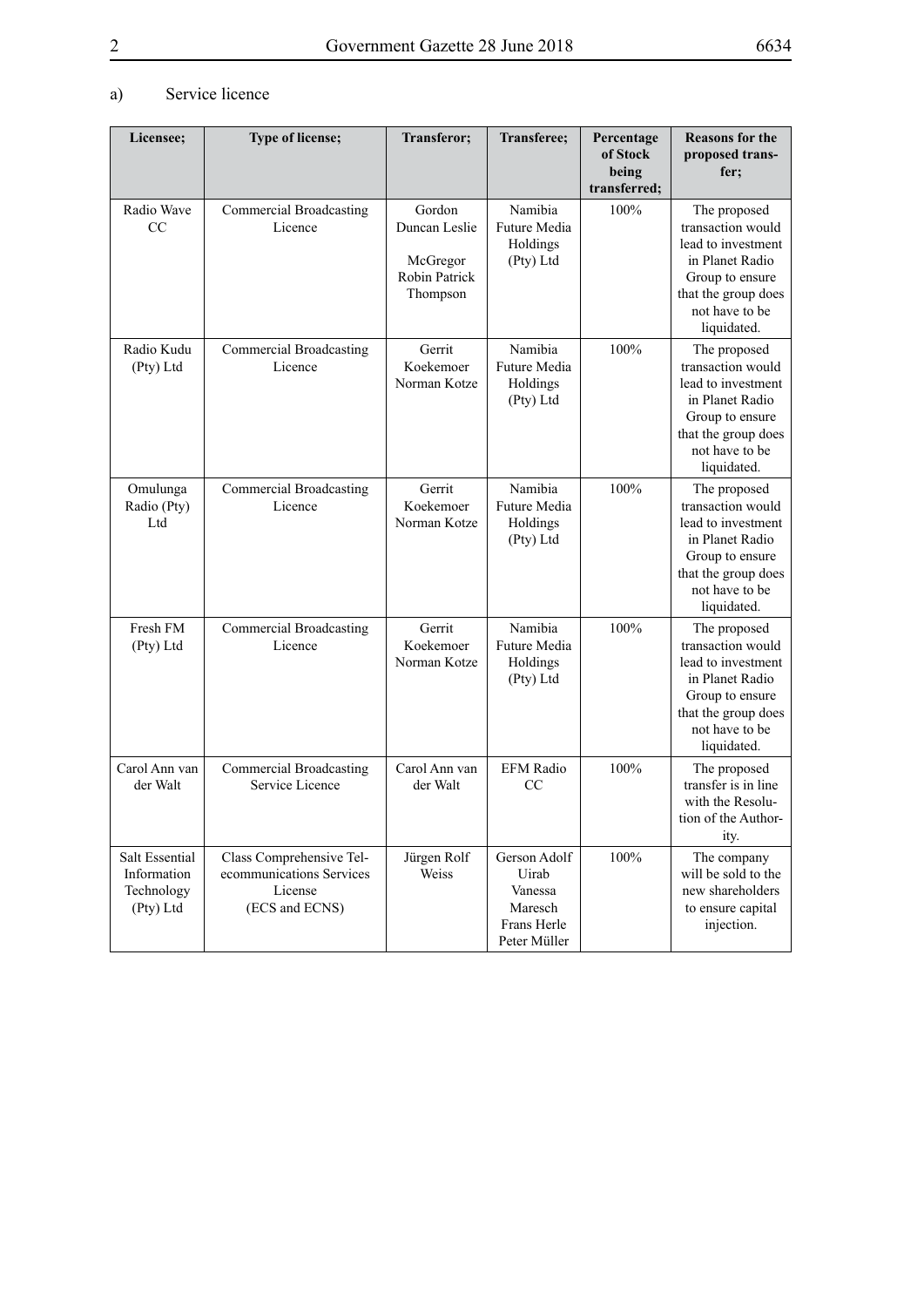# b) Spectrum use licence

| Licensee;                      | <b>Type of</b><br>license; | Transferor;                    | Transferee and frequencies to be<br>transferred from Transferor to<br>Transferee as applied for;                                                                                                                                                                                                                                                                                                                                                                                                                                                                                                                                                           | Percentage<br>of Stock<br>being | <b>Reasons for</b><br>the proposed<br>transfer;                                                                                                          |
|--------------------------------|----------------------------|--------------------------------|------------------------------------------------------------------------------------------------------------------------------------------------------------------------------------------------------------------------------------------------------------------------------------------------------------------------------------------------------------------------------------------------------------------------------------------------------------------------------------------------------------------------------------------------------------------------------------------------------------------------------------------------------------|---------------------------------|----------------------------------------------------------------------------------------------------------------------------------------------------------|
|                                |                            |                                |                                                                                                                                                                                                                                                                                                                                                                                                                                                                                                                                                                                                                                                            | trans-<br>ferred;               |                                                                                                                                                          |
| Radio Wave<br>CC               | Spectrum us<br>Licence     | Radio Wave<br>CC               | <b>Namibia Future Media Holdings</b><br>(Pty) Ltd<br>Affenberg - 92.2 MHz<br>Usakos $-92.2$ MHz<br>Walvis Bay - 91.9 MHz<br>Erongo Mountain - 92.2 MHz<br>Rossing Mountain - 91.1 MHz<br>Ice Cream Cone - 96.7 MHz<br>Ice Cream Cone - 242.500 MHz (STL)<br>$Grossherzog - 87.8 MHz$<br>Grossherzog - 242.100 MHz (STL)<br>Oshakati - 106.8 MHz<br>Rundu - 105.4 MHz<br>Mariental $-91.8$ MHz<br>Katima Mulilo - 104.4 MHz<br>Keetmanshoop - 92.4 MHz<br>Luderitz - 90.6 MHz<br>Grootfontein - 88.9 MHz<br>Otjiwarongo - 100.9 MHz<br>Gobabis - 106 MHz                                                                                                    | 100%                            | The proposed<br>transaction<br>would lead to<br>investment in<br>Planet Radio<br>Group to ensure<br>that the group<br>does not have to<br>be liquidated. |
| Radio Kudu<br>(Pty) Ltd        | Spectrum us<br>Licence     | Radio Kudu<br>(Pty) Ltd        | <b>Namibia Future Media Holdings</b><br>(Pty) Ltd<br>Swakopmund - 94.3 MHz<br>Walvis Bay - 95.1 MHz<br>Grossherzog $-103.5$ MHz<br>Grossherzog - 240.300 MHz (STL)<br>$Tsumeb - 92.6 MHz$<br>Oshakati - 95.5 MHz<br>$Rundu - 92.7 MHz$<br>Grootfontein - 95.2 MHz<br>Otjiwarongo - 90.9 MHz                                                                                                                                                                                                                                                                                                                                                                | 100%                            | The proposed<br>transaction<br>would lead to<br>investment in<br>Planet Radio<br>Group to ensure<br>that the group<br>does not have to<br>be liquidated. |
| Omulunga<br>Radio (Pty)<br>Ltd | Spectrum us<br>Licence     | Omulunga<br>Radio (Pty)<br>Ltd | <b>Namibia Future Media Holdings</b><br>(Ptv) Ltd<br>Swakopmund - 104.7 MHz<br>Walvis Bay – 105.5 MHz<br>Affenberg - 94.6 MHz<br>Henties Bay - 95.1 MHz<br>Omaruru - 94.6 MHz<br>Grossherzog $-100.9$ MHz<br>Tsumeb - 89.5 MHz<br>Omuthiya - 92.0 MHz<br>Oshakati - 102.3 MHz<br>Uutapi - 88.0 MHz<br>Ruacana - 88.0 MHz<br>Rundu - 99.2 MHz<br>Mariental - 95.0 MHz<br>Luderitz $-106.0$ MHz<br>Keetmanshoop - 106.0 MHz<br>Oranjemund - 96.3 MHz<br>Grootfontein - 92.0 MHz<br>Otjiwarongo - 89.2 MHz<br>Gobabis - 92.1 MHz<br>Karibib – 94.6 MHz<br>Omaruru - 94.6 MHz<br>Henties Bay - 95.1 MHz<br>Rosh Pinah - 103.4 MHz<br>Katima Mulilo - 107.4 MHz | 100%                            | The proposed<br>transaction<br>would lead to<br>investment in<br>Planet Radio<br>Group to ensure<br>that the group<br>does not have to<br>be liquidated. |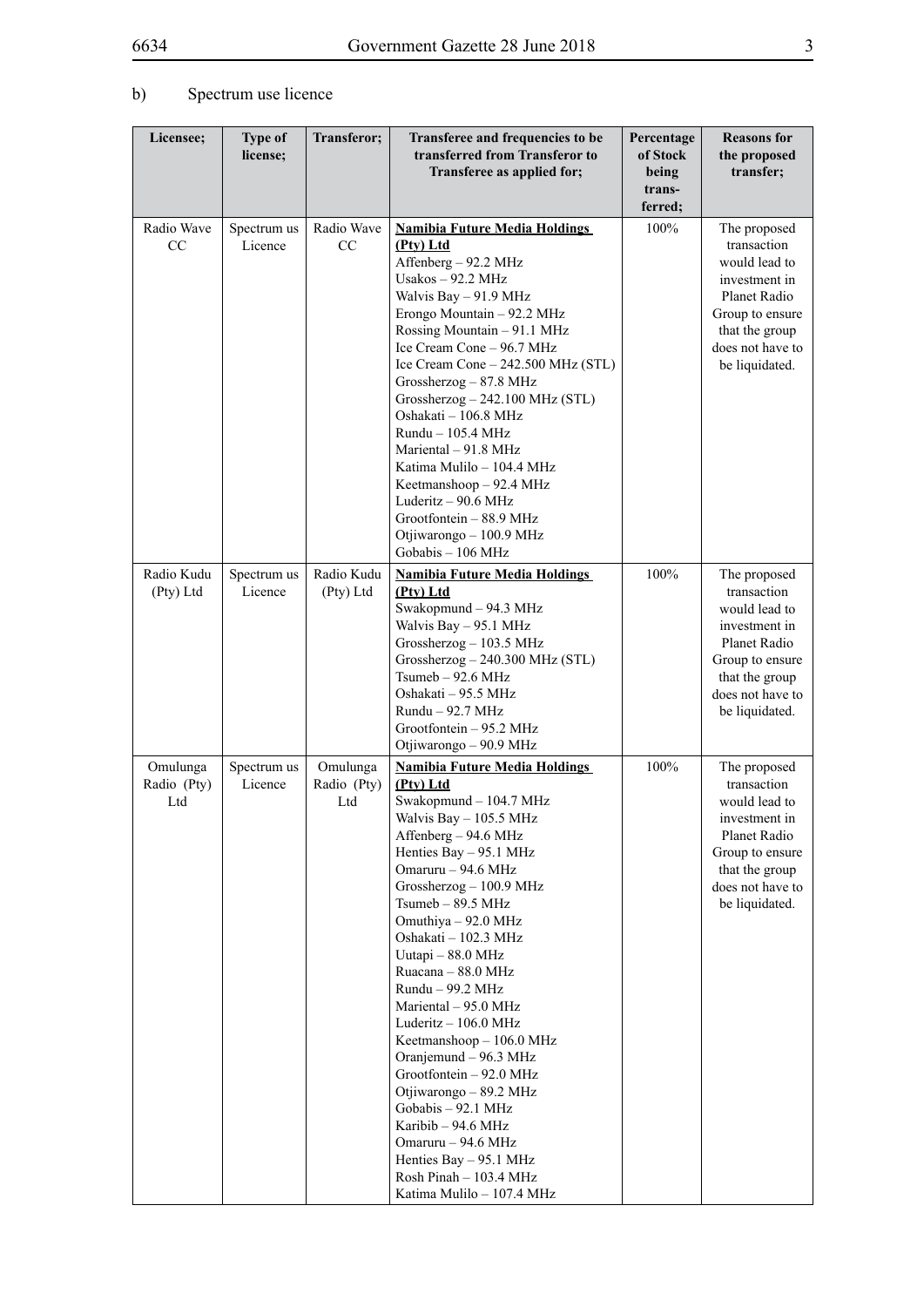| Licensee;                 | <b>Type of</b><br>license; | Transferor;                    | Transferee and frequencies to be<br>transferred from Transferor to<br>Transferee as applied for;                                                                                                                                                                                                                                                                                        | Percentage<br>of Stock<br>being<br>trans-<br>ferred; | <b>Reasons for</b><br>the proposed<br>transfer;                                                                                                          |
|---------------------------|----------------------------|--------------------------------|-----------------------------------------------------------------------------------------------------------------------------------------------------------------------------------------------------------------------------------------------------------------------------------------------------------------------------------------------------------------------------------------|------------------------------------------------------|----------------------------------------------------------------------------------------------------------------------------------------------------------|
| Fresh FM<br>(Pty) Ltd     | Spectrum us<br>Licence     | Omulunga<br>Radio (Pty)<br>Ltd | <b>Namibia Future Media Holdings</b><br>(Pty) Ltd<br>Swakopmund - 89.3 MHz<br>Walvis Bay $- 104.1$ MHz<br>Grossherzog - 102.9 MHz<br>Oshakati - 90.1 MHz<br>$Tsumeb - 91.4 MHz$<br>Otjiwarongo – 87.8 MHz<br>Grootfontein - 95.2 MHz<br>$Rundu - 92.7 MHz$<br>Gobabis $-92.9$ MHz<br>Oranjemund – 97.3 MHz<br>Luderitz $-93.7$ MHz<br>Keetmanshoop $-95.6$ MHz<br>Mariental $-97.3$ MHz | 100%                                                 | The proposed<br>transaction<br>would lead to<br>investment in<br>Planet Radio<br>Group to ensure<br>that the group<br>does not have to<br>be liquidated. |
| Carol Ann<br>van der Walt | Spectrum us<br>Licence     | Carol Ann<br>van der Walt      | <b>EFM Radio CC</b><br>Swakopmund - 91.3 MHz<br>Walvis Bay - 91.3 MHz                                                                                                                                                                                                                                                                                                                   | 100%                                                 | The proposed<br>transfer is in<br>line with the<br>resolution of the<br>Authority                                                                        |

The public may submit comments in writing (in respect of all applications) to the Authority within a period of fourteen (14) days from the date of publication of this notice in the Government *Gazette.*  The applicants may submit written reply comments within fourteen (14) days from date of notification of the written public comments.

All written submissions must contain the name and contact details of the person making the written submissions and the name and contact details of the person for whom the written submission is made, if different, and be clear and concise.

All written submissions must be made either physically or electronically -

- (1) By hand to the head offices of the Authority, namely Communication House, 56 Robert Mugabe Avenue, Windhoek;
- (2) By post to the head offices of the Authority, namely Private Bag 13309, Windhoek 9000;

 $\frac{1}{2}$ 

- (3) By electronic mail to the following address:  $\text{legal@cran}$ .na
- (4) By facsimile to the following facsimile number: +264 61 222790; or
- (5) By fax to e-mail to: 0886550852.

# **F. K. MBANDEKA CHIEF EXECUTIVE OFFICER COMMUNICATIONS REGULATORY AUTHORITY OF NAMIBIA**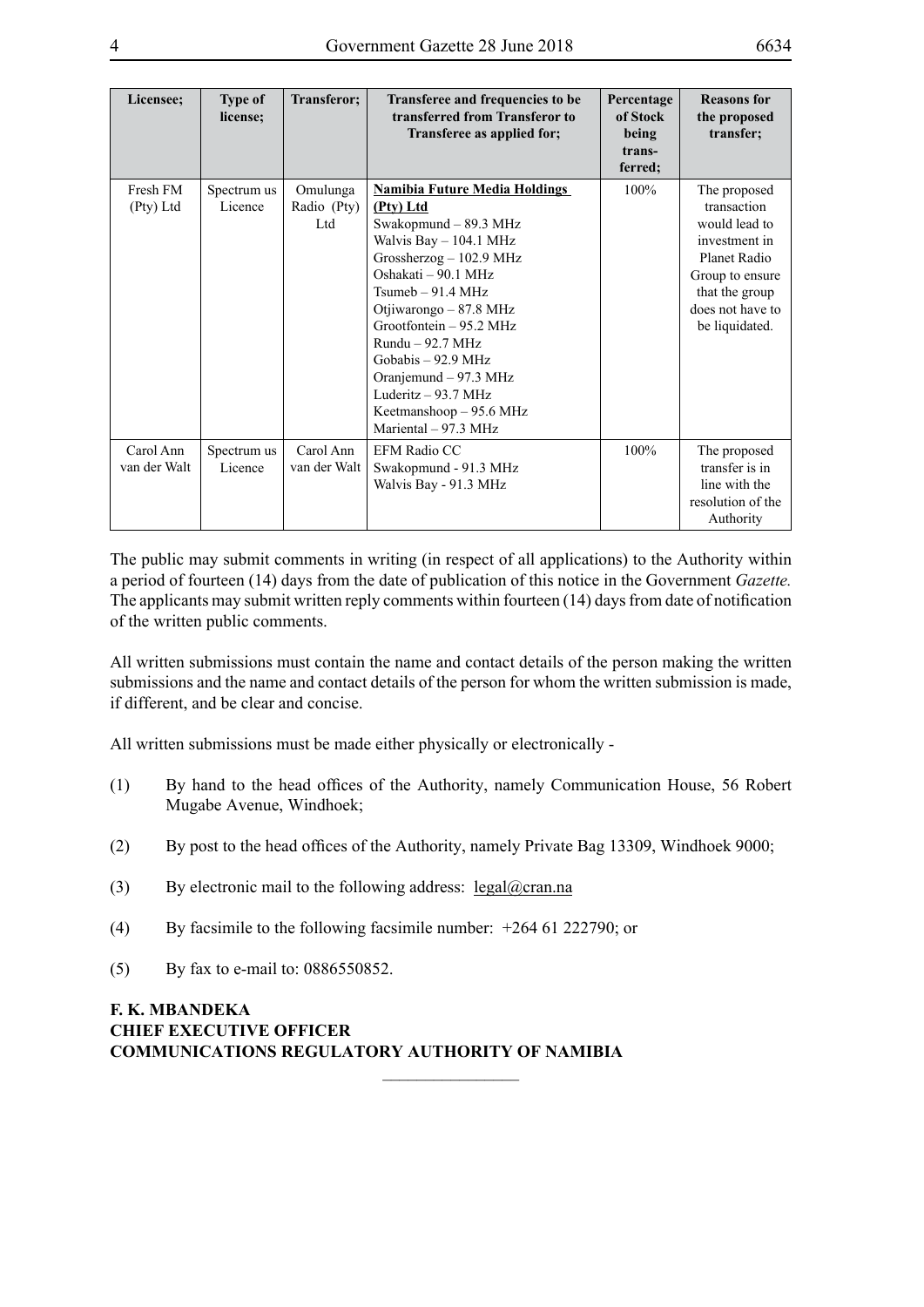#### **COMMUNICATIONS REGULATORY AUTHORITY OF NAMIBIA**

#### No. 316 2018

# NOTICE IN TERMS OF REGULATION 19(1) OF THE REGULATIONS REGARDING LICENSING PROCEDURES FOR TELECOMMUNICATIONS AND BROADCASTING SERVICE LICENCES AND SPECTRUM USE LICENCES

The Communications Regulatory Authority of Namibia, in terms Regulation 19(1) of the "Regulations Regarding Licensing Procedures for Telecommunications and Broadcasting Service Licences and Spectrum Use Licences", in Government *Gazette* No. 4785, Notice No. 272, dated 29 August 2011 (as amended), herewith gives notice of the following decisions:

#### **1. Application for Spectrum Use Licences by Comprehensive Nuclear Test Ban Treaty Organisation (CBTO)**

The Authority resolved to award Spectrum Use Licence to CTBTO for the provision of fixed satellite services as follows:

- a) 6309.1 MHz (centre frequency) uplink (4.2 MHz bandwith); and
- b) 4084.1 MHz (centre frequency) downlink (4.2 MHz bandwith).

#### **2. Application to extend period of commencement of telecommunication services by Virtua Porting XS (Pty) Ltd**

The Authority resolved to grant Virtua Porting XS (Pty) Ltd an extension to commence utilisation of its Class Network Facilities Telecommunications Service Licence for a period of twelve (12) months from the date of publication of the final amendment to the Numbering regulations, which amendments will introduce number portability.

Kindly take note that the full reasons for all the decisions can be requested from the Authority. Further, in terms of section 31 of the Communications Act, 2009 (Act No. 8 of 2009) the Authority may, on its own motion or on a petition filed by an aggrieved party to any proceedings, reconsider any order or decision that it has made, within 90 days from the date of making that decision or issuing that order.

# **F. KISHI CHAIRPERSON OF THE BOARD OF DIRECTORS COMMUNICATIONS REGULATORY AUTHORITY OF NAMIBIA**

#### **COMMUNICATIONS REGULATORY AUTHORITY OF NAMIBIA**

 $\frac{1}{2}$ 

No. 317 2018

### NOTICE IN TERMS OF SECTION 53 (7) OF THE COMMUNICATIONS ACT, 2009 READ WITH THE REGULATIONS REGARDING THE SUBMISSIONS OF INTERCONNECTION AGREEMENTS AND TARIFFS

The Communications Regulatory Authority of Namibia, in terms section 53(1) and (7) of the Communications Act read with regulation 8 of the "Regulations Regarding the Submission of Interconnection Agreements and Tariffs", in Government Gazette No. 4714, General Notice No. 126, dated 18 May 2011, herewith gives notice that it has approved: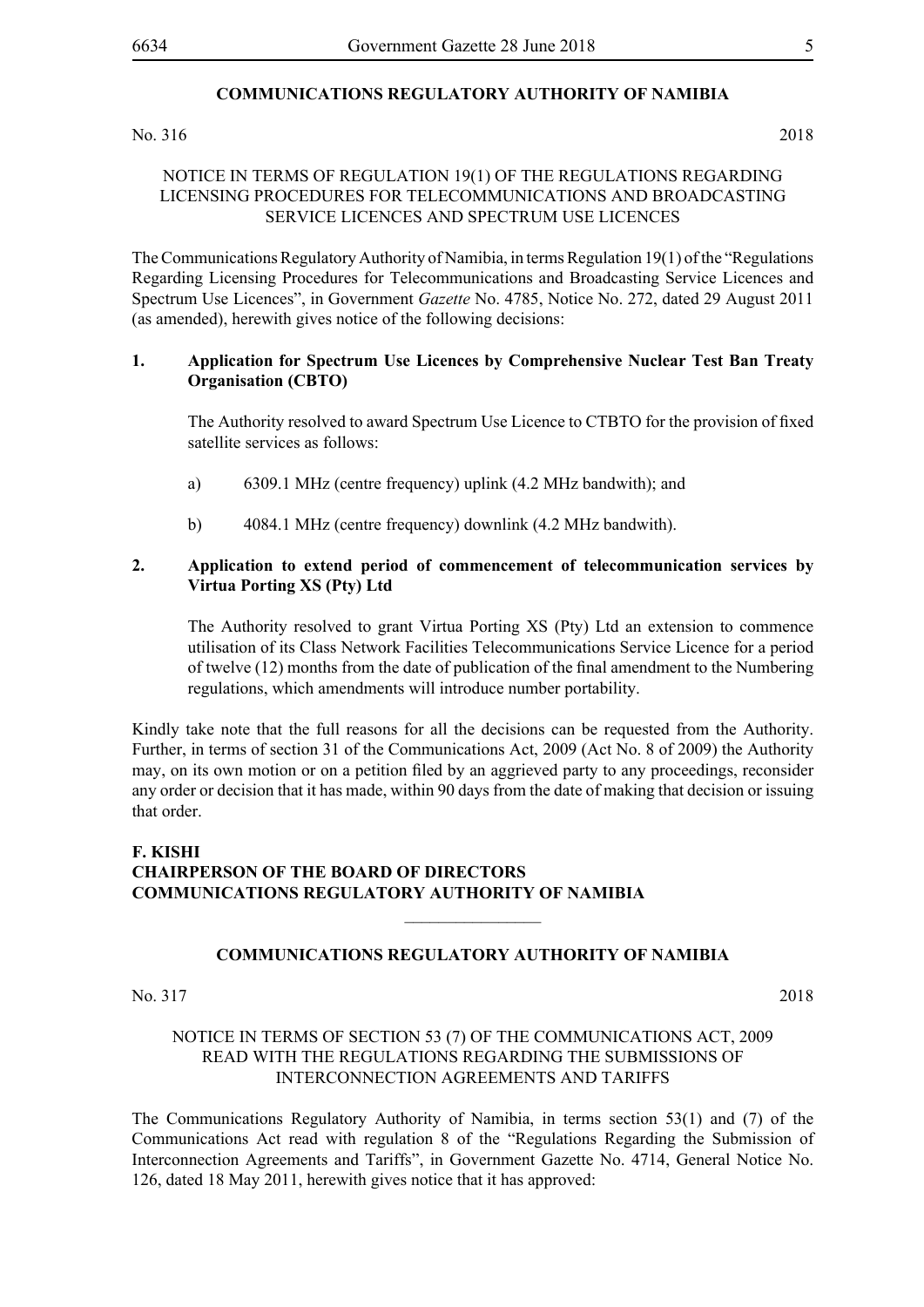- 1. The amendment of W-Max tariffs as submitted by **Paratus Telecommunications (Pty) Ltd,**  which came into force and effect on **23 November 2018**, notwithstanding date of publication of the notice in the *Gazette*;
- 2. Unlimited voice call and data package tariffs as submitted by **Telecom Namibia Limited,**  which came into force and effect on **2 June 2018**, notwithstanding date of publication of the notice in the *Gazette*;
- 3. The amendment of Voip Product tariffs as submitted by **Paratus Telecommunications (Pty) Ltd,** which came into force and effect on **07 June 2018**, notwithstanding date of publication of the notice in the Government *Gazette*;
- 4. The amendment of prepaid international rates tariffs as submitted by **Mobile Telecommunications Limited,** which came into force and effect on **10 June 2018**, notwithstanding date of publication of the notice in the Government *Gazette*.

**Please note that the full tariff submission and reasons for approval can be obtained from the Authority.** 

# **F. KISHI CHAIRPERSON OF THE BOARD OF DIRECTORS COMMUNICATIONS REGULATORY AUTHORITY OF NAMIBIA**

# **COMMUNICATIONS REGULATORY AUTHORITY OF NAMIBIA**

 $\overline{\phantom{a}}$  , where  $\overline{\phantom{a}}$ 

No. 318 2018

# NOTICE IN TERMS OF THE REGULATIONS REGARDING THE SUBMISSIONS OF INTERCONNECTION AGREEMENTS AND TARIFFS

The Communications Regulatory Authority of Namibia, in terms of section 53(10) of the Communications Act, 2009 (Act No. 8 of 2009) read together with regulation 8(1) of the Regulations Regarding the Submission of Interconnection Agreements and Tariffs, published in Government Gazette No. 4714, General Notice No. 126, dated 18 May 2011, herewith gives notice that the following Licensees have filed tariffs with the Authority:

# **1. Mobile telecommunications Limited**, Postpaid extra data bundles as set out in **Schedule 1.**

**2. Mobile Telecommunications Limited,** Pre-paid extra data bundle on certain aweh packages as set out in **Schedule 2**.

Any person may examine copies of the tariffs at the head offices of the Authority during business hours and copies may be made on payment of a fee determined by the Authority. Copies of the tariffs can also be downloaded from the Authority's website, www.cran.na, free of charge.

The public may submit in writing to the Authority written comments within fourteen (14) days from the date of publication of this notice in the *Gazette*.

The Licensees may submit, in writing to the Authority, a response to any written comments within fourteen (14) days from the lapsing of the time to submit written submissions.

All written submissions must contain the name and contact details of the person making the written submissions and the name and contact details of the person for whom the written submissions is made, if different and be clear and concise.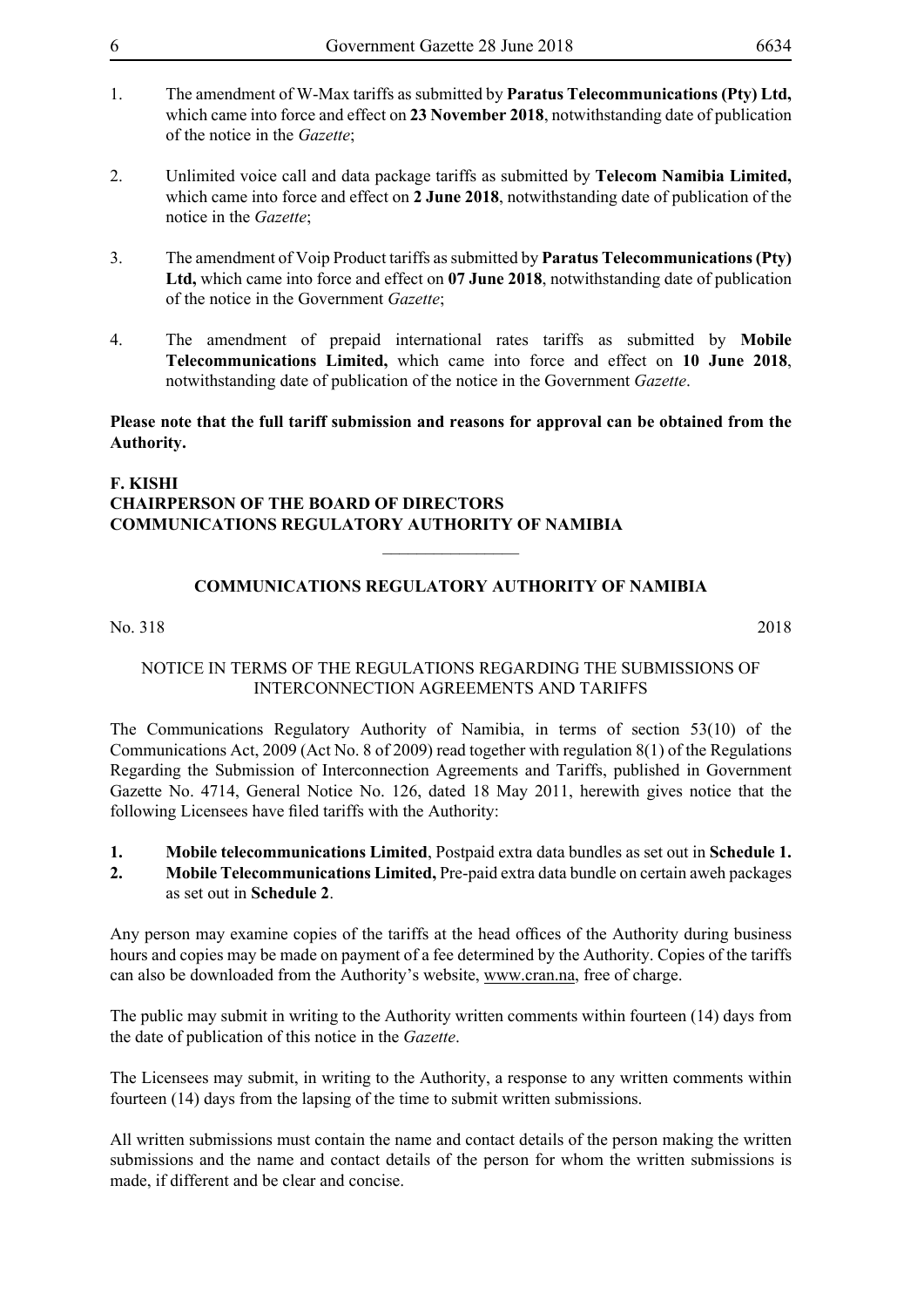- (1) by hand to the head offices of the Authority, namely Communication House, 56 Robert Mugabe Avenue, Windhoek;
- (2) by post to the head offices of the Authority, namely Private Bag 13309, Windhoek 9000;
- (3) by electronic mail to the following address:  $\text{legal@cran.na}$ ; and
- (4) by facsimile to the following facsimile number:  $+264$  61 222790.
- (5) by fax to e-mail to: 0886550852

# **F. K. MBANDEKA CHIEF EXECUTIVE OFFICER COMMUNICATIONS REGULATORY AUTHORITY OF NAMIBIA**

### **SCHEDULE 1**

# **SUBMISSION OF PROPOSED TARIFFS BY MOBILE TELECOMMUNICATIONS LIMITED COMMUNICATIONS ACT, 2009**

The following are the proposed tariffs as submitted by Mobile Telecommunications Limited:

#### **MTC POSTPAID EXTRA DATA BUNDLES**

| <b>Service Plan</b>   | <b>Bundle NAD Excl VAT</b> | <b>Permanent Bundle Data</b> |
|-----------------------|----------------------------|------------------------------|
| Mobiz 100             | N\$ 50                     | 1 GB                         |
| Mobiz 200             | N\$99                      | 2 GB                         |
| Mobiz 300             | N\$ 119                    | 3 GB                         |
| Mobiz 600             | N\$ 159                    | 5 GB                         |
| Mobiz 900             | N\$ 199                    | $12$ GB                      |
| <b>Mobiz 1500</b>     | N\$ 199                    | $12$ GB                      |
| <b>Mobiz 600 Duet</b> | N\$ 159                    | 5 GB                         |
| Mobiz 900 duet        | N\$ 199                    | 12 GB                        |
| <b>Select S</b>       | N\$99                      | 2 GB                         |
| <b>Select M</b>       | N\$ 119                    | 3 GB                         |
| <b>Select L</b>       | N\$ 159                    | 5 GB                         |
| <b>Select XL</b>      | N\$ 199                    | $12$ GB                      |
| Duet M                | N\$ 159                    | 5 GB                         |
| Duet L                | N\$ 199                    | $12$ GB                      |
| <b>SmartShare 100</b> | N\$99                      | 2 GB                         |
| <b>SmartShare 200</b> | N\$ 119                    | 3 GB                         |
| <b>SmartShare 300</b> | N\$ 159                    | 5 GB                         |
| <b>SmartShare 600</b> | N\$ 199                    | $12$ GB                      |

Please note that the full tariff submission including the terms and conditions and the remedies available to the consumers can be obtained from the Authority